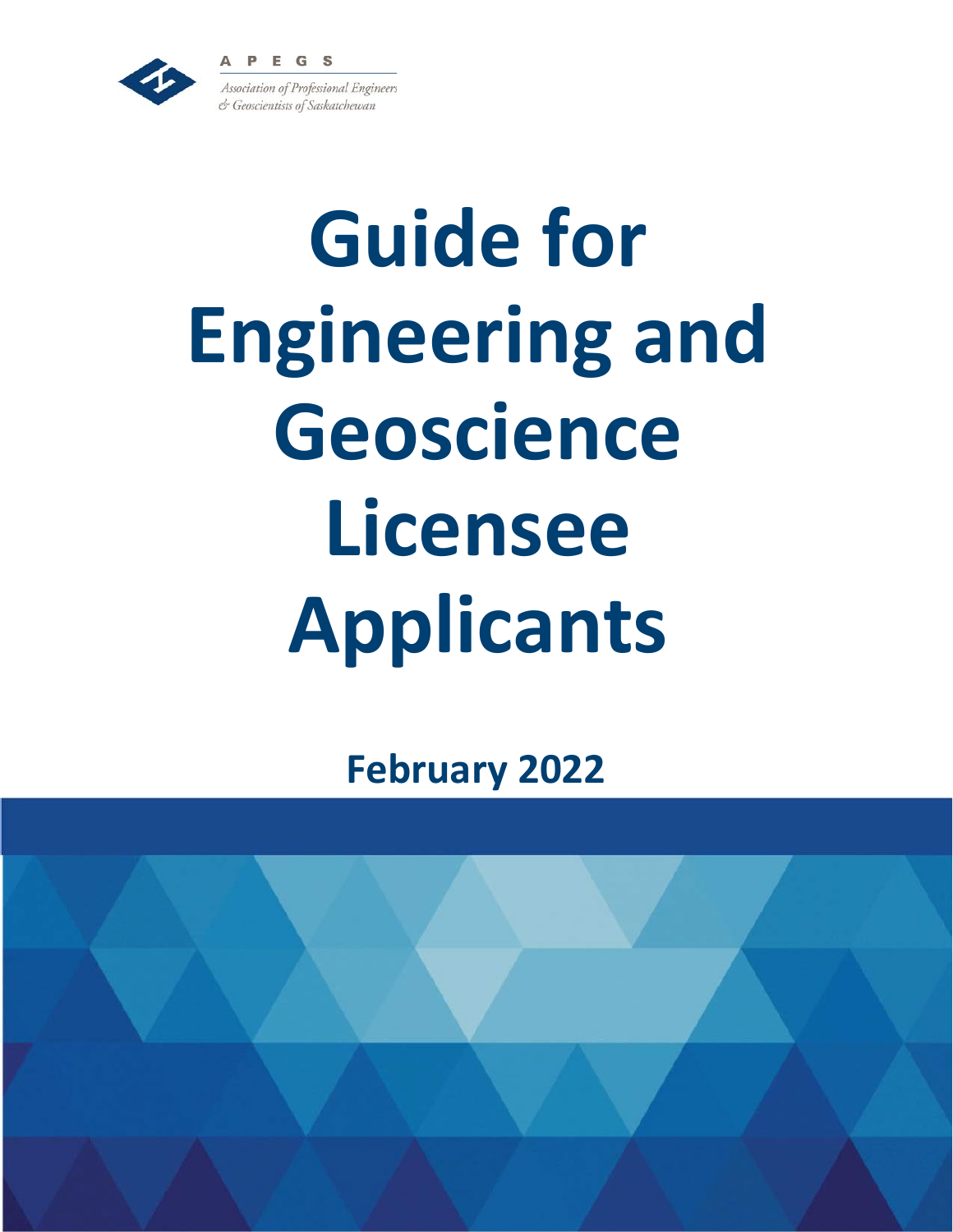# **Guide for Engineering and Geoscience Licensee Applicants**

This guide will inform and enable you to apply for registration as an Engineering Licensee or Geoscience Licensee, hereafter referred to as a Licensee Member, of the Association of Professional Engineers and Geoscientists of Saskatchewan (APEGS).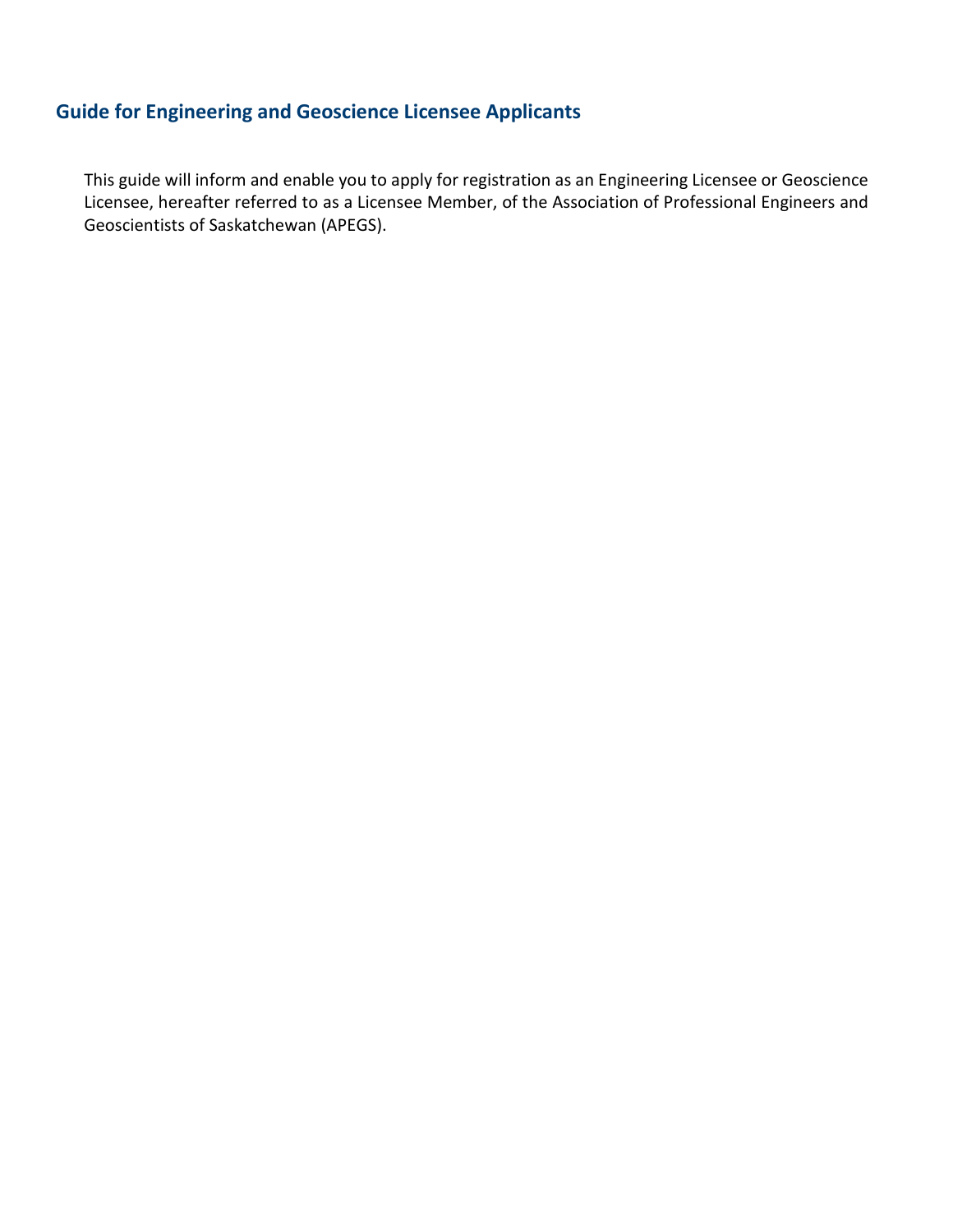# **Contents**

| 1.0 |                                                                         |  |
|-----|-------------------------------------------------------------------------|--|
| 1.1 |                                                                         |  |
| 1.2 |                                                                         |  |
| 1.3 |                                                                         |  |
| 1.4 |                                                                         |  |
| 1.5 |                                                                         |  |
| 1.6 |                                                                         |  |
| 1.7 |                                                                         |  |
| 1.8 |                                                                         |  |
| 2.0 | Academic and Work Experience Requirements for Licensee Membership 9     |  |
| 2.1 |                                                                         |  |
|     |                                                                         |  |
| 3.0 |                                                                         |  |
| 4.0 |                                                                         |  |
| 4.1 |                                                                         |  |
| 4.2 |                                                                         |  |
| 4.3 |                                                                         |  |
| 4.4 |                                                                         |  |
| 4.5 |                                                                         |  |
| 4.6 | The Law and Ethics Seminar and the Professional Practice Examination 13 |  |
| 5.  |                                                                         |  |
| 6.  |                                                                         |  |

# **Appendices**

Appendix A: Examples of Restricted Scopes of Practice Appendix B: Partial List of Engineering Disciplines and Specialties Appendix C: Partial List of Geoscience Disciplines and Specialties Appendix D: Equivalent-to-Canadian Work Experience and Professional References

### **References:**

*The Engineering and Geoscience Professions Act* The Regulatory Bylaws The Administrative Bylaws LAC1.0 - Licensee Eligibility Policy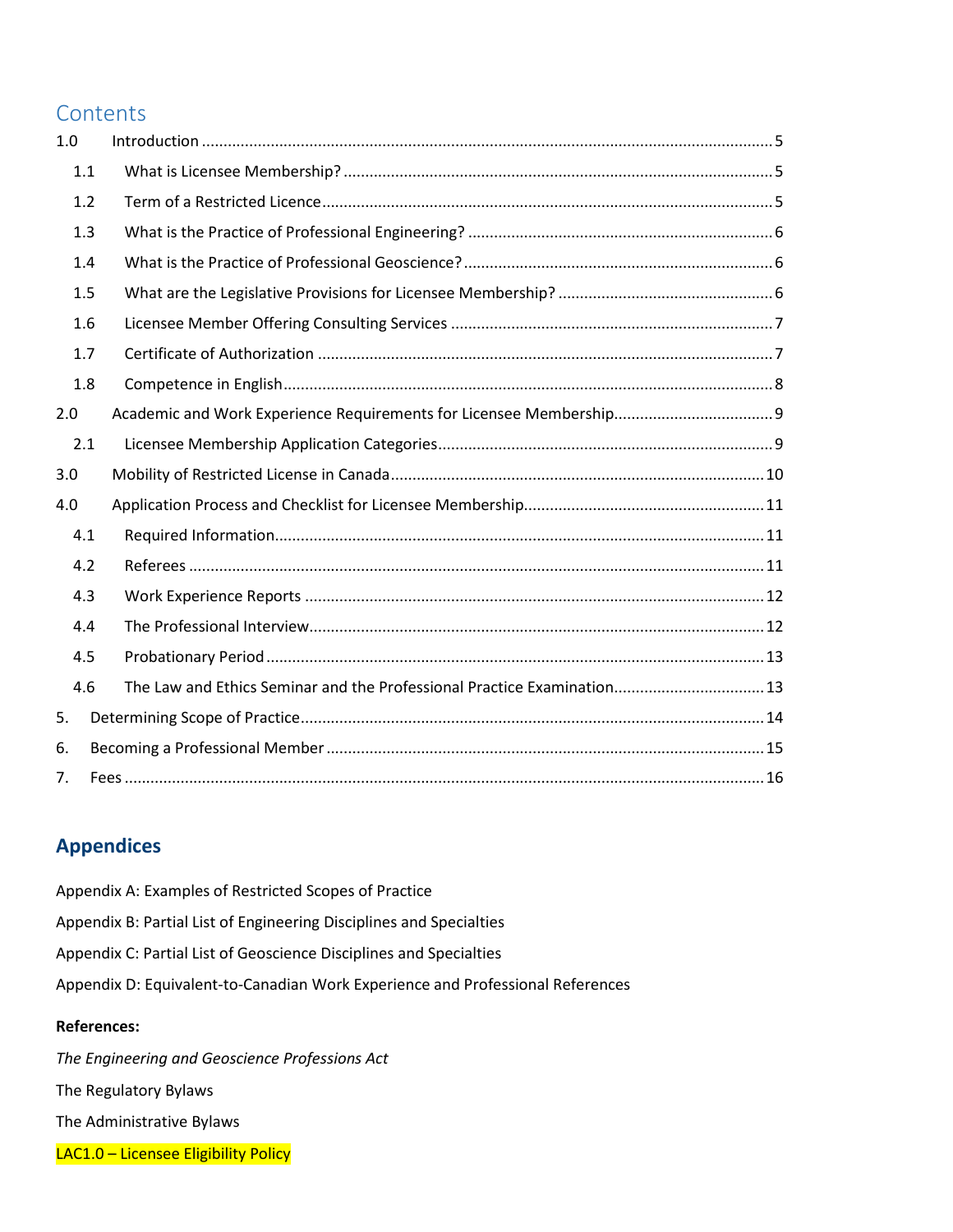## **Owner:** Director of Registration

### **Revision History:**

| Rev. No.       | Date             | <b>Brief Description</b>                                                                                                                                                                          | <b>Author</b>          |
|----------------|------------------|---------------------------------------------------------------------------------------------------------------------------------------------------------------------------------------------------|------------------------|
| 1              | Feb 2019         | First issue in new format. Thorough review and update of<br>content in old "Licensee Member Guideline 1 to Applicants"                                                                            | A. Foster / S. Argue   |
| $\mathfrak{p}$ | Sept 2020        | Updated to include:<br>Revised Table 1 based on LAC1.0 - Licensee<br>Eligibility Policy<br>Miscellaneous typos etc. fixed<br>$\bullet$                                                            | S. Argue               |
| 3              | March<br>2021    | Update to include:<br>Removal of CBA<br>$\bullet$<br>Appendix A: Examples of Restricted Scopes of<br>Practice                                                                                     | D. Silvius             |
| 4              | October<br>2021  | Updated to be consistent with the new website. Also<br>remove all references to website.                                                                                                          | K. MacLachlan          |
| 5              | December<br>2021 | Updated work experience and reference requirements to<br>clarify Canadian or equivalent requirements. Added<br>Appendix D: Equivalent to Canadian Work Experience and<br>Professional References. | A. Foster / D. Silvius |
|                |                  |                                                                                                                                                                                                   |                        |

This is a controlled document. Printed versions may not be the most current version. Printed versions are only valid on the date printed.

Printed Date: 22-Feb-22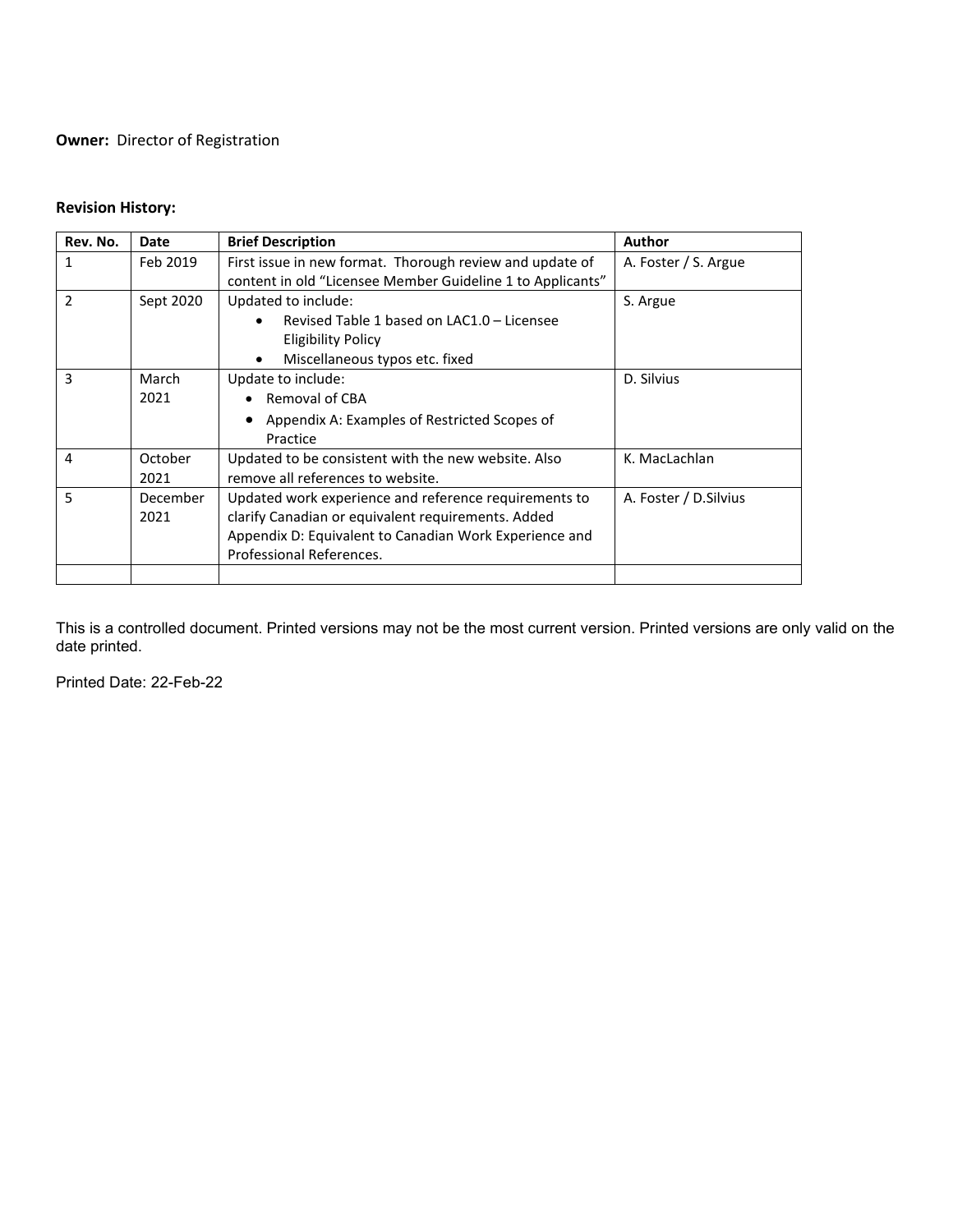# <span id="page-4-0"></span>1.0 Introduction

# <span id="page-4-1"></span>**1.1 WHAT IS LICENSEE MEMBERSHIP?**

The licensee membership category is intended to recognize and to formalize the fact that certain individuals, who do not have the academic qualification for registration as Professional Engineers or Professional Geoscientists in Saskatchewan, can be permitted to carry out certain specific functions, normally within the definition of the practices of professional engineering or professional geoscience. A Licensee Member may practice engineering or geoscience, independently and without the supervision of a Professional Engineer or Professional Geoscientist. The restricted licence which may be granted to a Licensee Member is an official authorization to engage in the practice of professional engineering or professional geoscience within a specified, restricted scope of practice. A Licensee Member will be entitled to use the designation "Engineering Licensee" or "Geoscience Licensee" following their name.

The practice of the Licensee Member is governed by *The Engineering and Geoscience Professions Act*, the Regulatory Bylaws (including the Code of Ethics) and Administrative Bylaws of APEGS (hereinafter referred to as the Act and Bylaws). Licensee Members are entitled to vote and run for Council and have all the same rights and privileges as Professional Members.

A Licensee Member must not engage in the independent practice of professional engineering or the practice of professional geoscience except in a manner consistent with the scope of the restricted licence and according to the provisions of that restricted licence.

A Licensee Member is not entitled to assume, verbally or otherwise, the title of Professional Engineer or Professional Geoscientist.

Certain demand-side legislation stipulates that only a Professional Engineer or Professional Geoscientist can assume responsibility for the services prescribed in the legislation. In this case, the services of a Licensee Member may not be able to be substituted for those of a Professional Engineer or Professional Geoscientist.

# <span id="page-4-2"></span>**1.2 TERM OF A RESTRICTED LICENCE**

The term of a restricted licence is one year or a part thereof, and terminates on December 31 of each calendar year. Licensee Membership can be maintained and a restricted licence renewed upon submission of all required renewal forms, annual fees and Continuing Professional Development (CPD) reporting, providing the Licensee Member has had no disciplinary actions against them.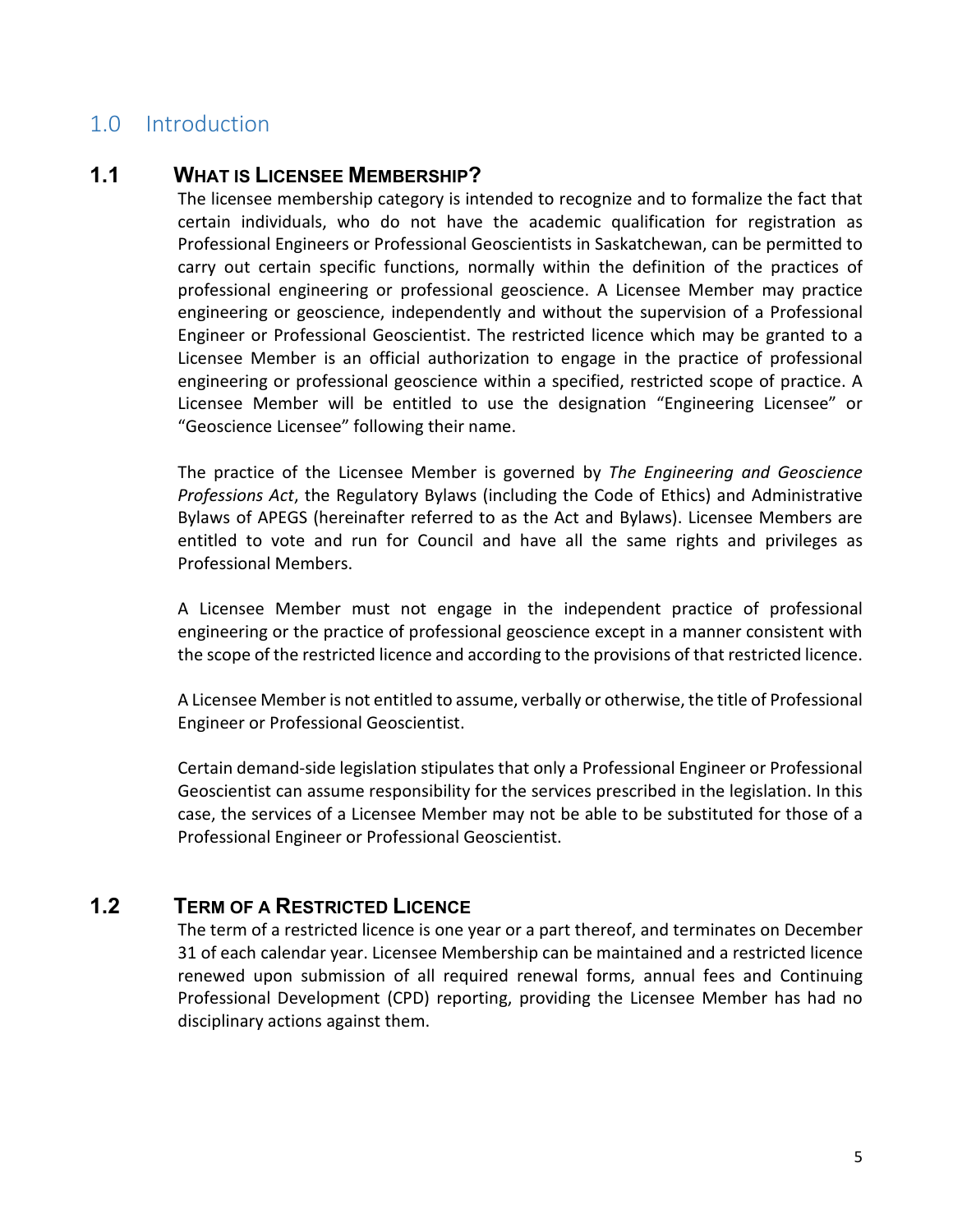# <span id="page-5-0"></span>**1.3 WHAT IS THE PRACTICE OF PROFESSIONAL ENGINEERING?**

### **From** *The Engineering and Geoscience Professions Act, 1996***:**

*2(1)(m) …any act of planning, designing, composing, measuring, evaluating, inspecting, advising, reporting, directing or supervising, or managing any of the foregoing, that requires the application of engineering principles and that concerns the safeguarding of the life, health, property, economic interests, the public interest or the environment.*

### <span id="page-5-1"></span>**1.4 WHAT IS THE PRACTICE OF PROFESSIONAL GEOSCIENCE? From** *The Engineering and Geoscience Professions Act, 1996:*

*2(1)(n) …the application of principles of geoscience that include, but are not limited to, principles of geology, geophysics and geochemistry, to any act of acquiring or processing data, advising, evaluating, examining, interpreting, reporting, sampling or geoscientific surveying, that is directed toward:*

*i. the discovery or development of oil, natural gas, coal, metallic or non-metallic minerals, precious stones, water or other natural resources; or*

*ii. the investigation of surface or sub-surface geological conditions.*

# <span id="page-5-2"></span>**1.5 WHAT ARE THE LEGISLATIVE PROVISIONS FOR LICENSEE MEMBERSHIP?**

The provisions of the Act and Bylaws respecting Licensee Membership and restricted licence are as follows:

### **From** *The Engineering and Geoscience Professions Act, 1996***:**

*20(2) Notwithstanding that a person does not comply with the requirements in subsection (1), the council may register the person as a member and issue a restricted licence to the person to practise professional engineering or professional geoscience, as the case may be, where the person produces evidence establishing to the satisfaction of the council that he or she:*

*(a) is eligible, according to the bylaws, to be a member;*

*(b) has paid the prescribed fees; and*

*(c) has complied with the bylaws with respect to registration.*

### **From the Regulatory Bylaws:**

*Licensee member:*

*6(1) Registration in the Association as an engineering or geoscience licensee is available to a person of good character who meets the requirements of subsection 20(2) of the Act and these bylaws.*

*6(2) An engineering or geoscience licensee is entitled to the following privileges of membership:*

*(a) to hold himself or herself out as a engineering licensee or a geoscience licensee, as the case may be;*

*(b) to attend, participate in and vote at all meetings of the Association and in elections;*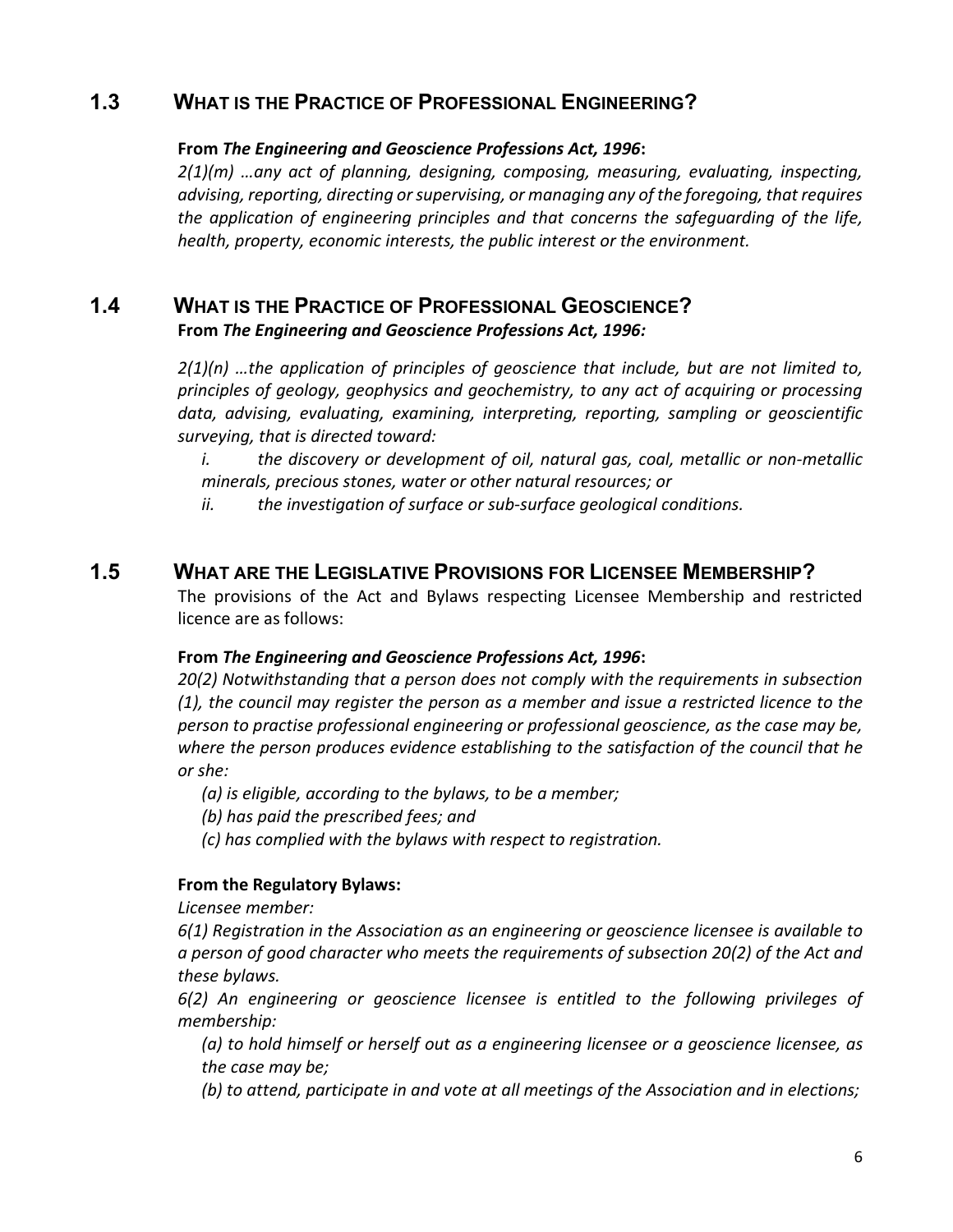*(c) to be eligible for appointment to committees of the Association and to stand for or be elected or appointed to office; and (d) to receive any notices or newsletters from the Association.*

### *Engineering and Geoscience Licensees:*

*9 To qualify for registration as an engineering or geoscience licensee, a person must, in addition to the requirements set out in subsection 20(2) of the Act, in the opinion of the Council, be qualified to practise in a particular field or type of engineering or geoscience, under any terms and conditions that the Council may determine.*

### *Restricted licence:*

*15(1) A restricted licence is available to a licensee member whose area of practice is restricted, for any reason, to certain types of work, times or geographical locations. 15(2) For the purposes of subsection 20(2) of the Act, the Council may impose appropriate restrictions on the practice of a licensee member.*

## <span id="page-6-0"></span>**1.6 LICENSEE MEMBER OFFERING CONSULTING SERVICES**

A Licensee Member may offer consulting engineering or geoscience services, providing the services offered fall within the scope of the restricted licence and CPD reporting is compliant. Section 17 of the Regulatory Bylaws defines consulting engineering or geoscience services as "engineering or geoscience services provided by a member to be used by persons other than the employer of that member."

If you wish to offer consulting engineering or geoscience services, you must submit a Notice of Intent to Consult. This notice is separate and distinct from the application process for Licensee Membership. You may submit a Notice of Intent to Consult with your Licensee Member Application.

# <span id="page-6-1"></span>**1.7 CERTIFICATE OF AUTHORIZATION**

*The Engineering and Geoscience Professions Act* requires that every partnership, association of persons or corporation that engages in the practice of professional engineering or the practice of professional geoscience as its principal or customary function shall obtain a Certificate of Authorization (CofA).

The requirement for a CofA applies equally to a large, publicly-traded corporation and to a corporation in which one member is the sole shareholder, director, officer and employee. This requirement also applies equally to the traditional engineering or geoscience consulting firm (principal function) and to those firms that are not thought of as "engineering or geoscience" firms, but customarily engage in the practice of professional engineering or professional geoscience.

A business that engages in the practice of professional engineering or professional geoscience as an unincorporated sole proprietorship is not required to obtain a CofA.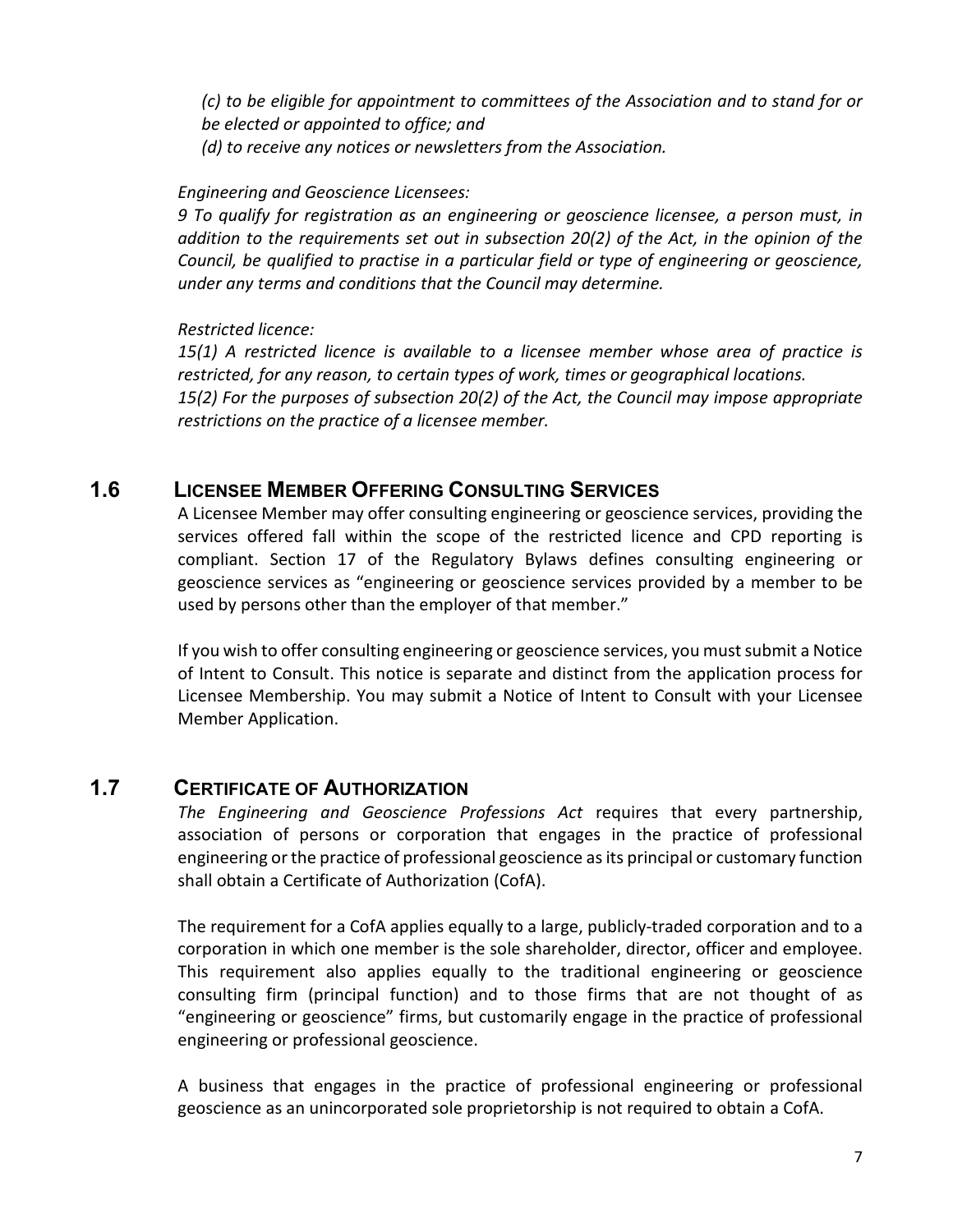The holder of a CofA is limited to providing services under the supervision of a licensee or licensees who hold an annual or temporary licence and in accordance with any limitations to the licences of those licensees.

If the Licensee Member is employed by an organization that does not have an APEGS CofA that is undertaking engineering or geoscience work in Saskatchewan, an application must also be made for a CofA.

# <span id="page-7-0"></span>**1.8 COMPETENCE IN ENGLISH**

Applicants whose first language is not English or who have not completed a degree or diploma of at least two years' duration at an institution where the language of instruction was English must provide evidence of competency in the English language.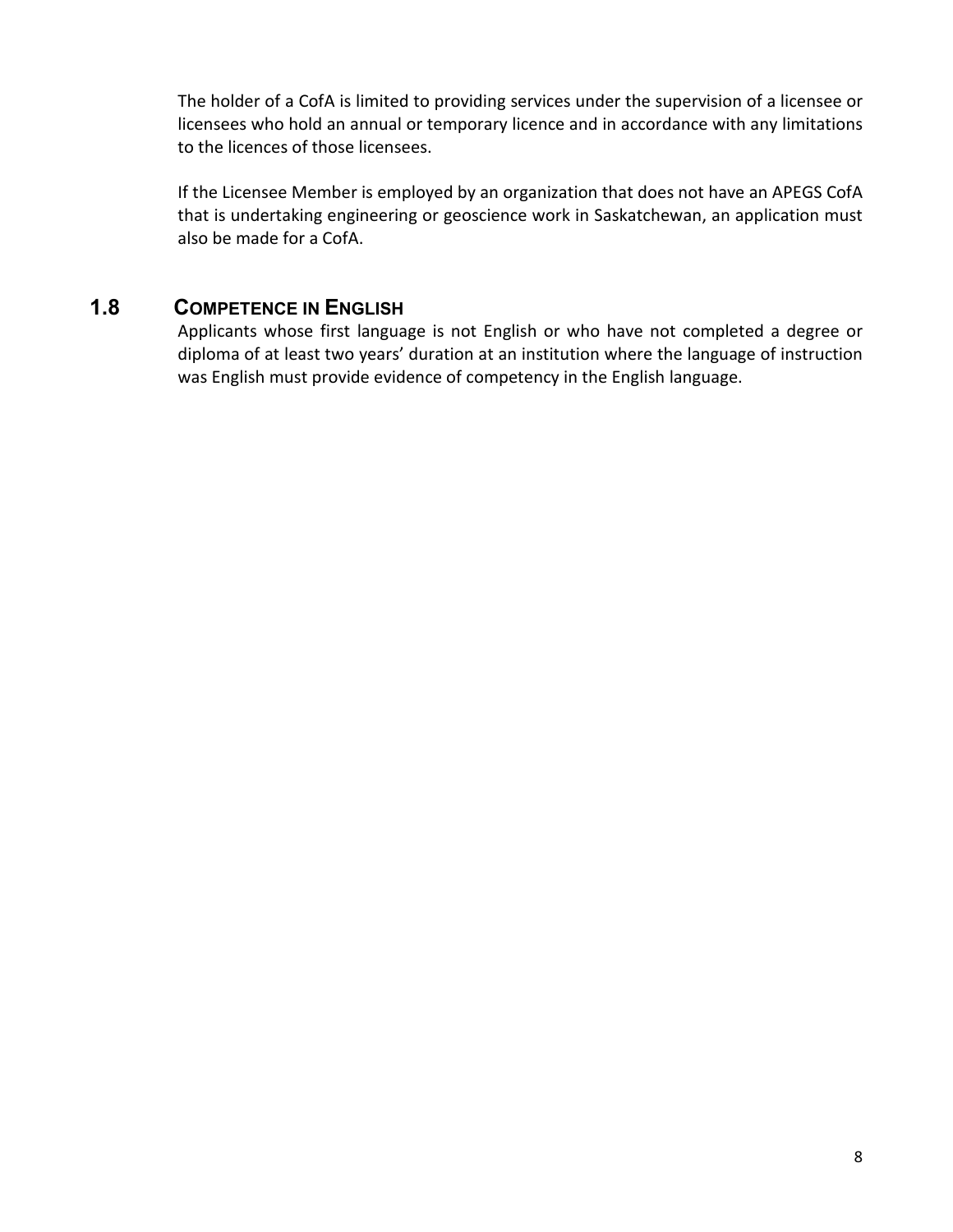# <span id="page-8-0"></span>2.0 Academic and Work Experience Requirements for Licensee Membership

### <span id="page-8-1"></span>**2.1 LICENSEE MEMBERSHIP APPLICATION CATEGORIES**

The academic and experience requirements for Licensee Membership are interrelated. Table 1 provides the requirements for the three different Licensee Membership Application Categories.

Table 1 - Licensee Membership Application Categories

| Category *                 | 1 (Scientist)                                                                   | 2 (Technologist)                                                                                                                                                                                      | 3 (Other Education)                                                                                                                                                                        |
|----------------------------|---------------------------------------------------------------------------------|-------------------------------------------------------------------------------------------------------------------------------------------------------------------------------------------------------|--------------------------------------------------------------------------------------------------------------------------------------------------------------------------------------------|
| Education<br>Requirement   | Four-year science degree<br>from a university program<br>acceptable to Council. | Diploma in engineering or<br>geoscience technology from a<br>program acceptable to Council. The<br>program must be of at least two<br>years duration (equivalent to<br>technologist, not technician). | Other education acceptable to<br>Council - successful completion<br>of a minimum of two years of<br>post-secondary bachelor's degree<br>in engineering, geoscience, or<br>related science. |
| Experience<br>Requirement* | Minimum five years of<br>acceptable post-degree<br>work experience.             | Minimum eight years of acceptable<br>post-diploma work experience.                                                                                                                                    | Minimum eight years of<br>acceptable post-study work<br>experience.                                                                                                                        |

\*For all categories – a minimum of five years of work experience must be obtained under the direct supervision of a Canadian or equivalent<sup>1</sup> P.Eng., P.Geo., Engineering Licensee or Geoscience Licensee. Also, the applicant must have at least five years of acceptable experience within the requested scope of practice.

All approved experience must be directly related to the scope of work to be identified in the restricted licence and have been performed under the direction of a Canadian or equivalent<sup>1</sup> P.Eng., P.Geo., Engineering Licensee or Geoscience Licensee.

At least one year of the experience submitted in support of the licensee member application must have been obtained in Canada or in an equivalent-to-Canadian work environment within the scope of practice being requested.

Original transcripts for all completed or partially completed degrees, diplomas and/or certificates must be submitted directly to APEGS from the educational institution. Transcripts should show courses taken, marks received, and the qualification awarded.

The applicant will be asked to obtain certified translations if the documents received by APEGS are not in English.

1 Refer to Appendix D: Equivalent-to-Canadian Work Experience and Professional References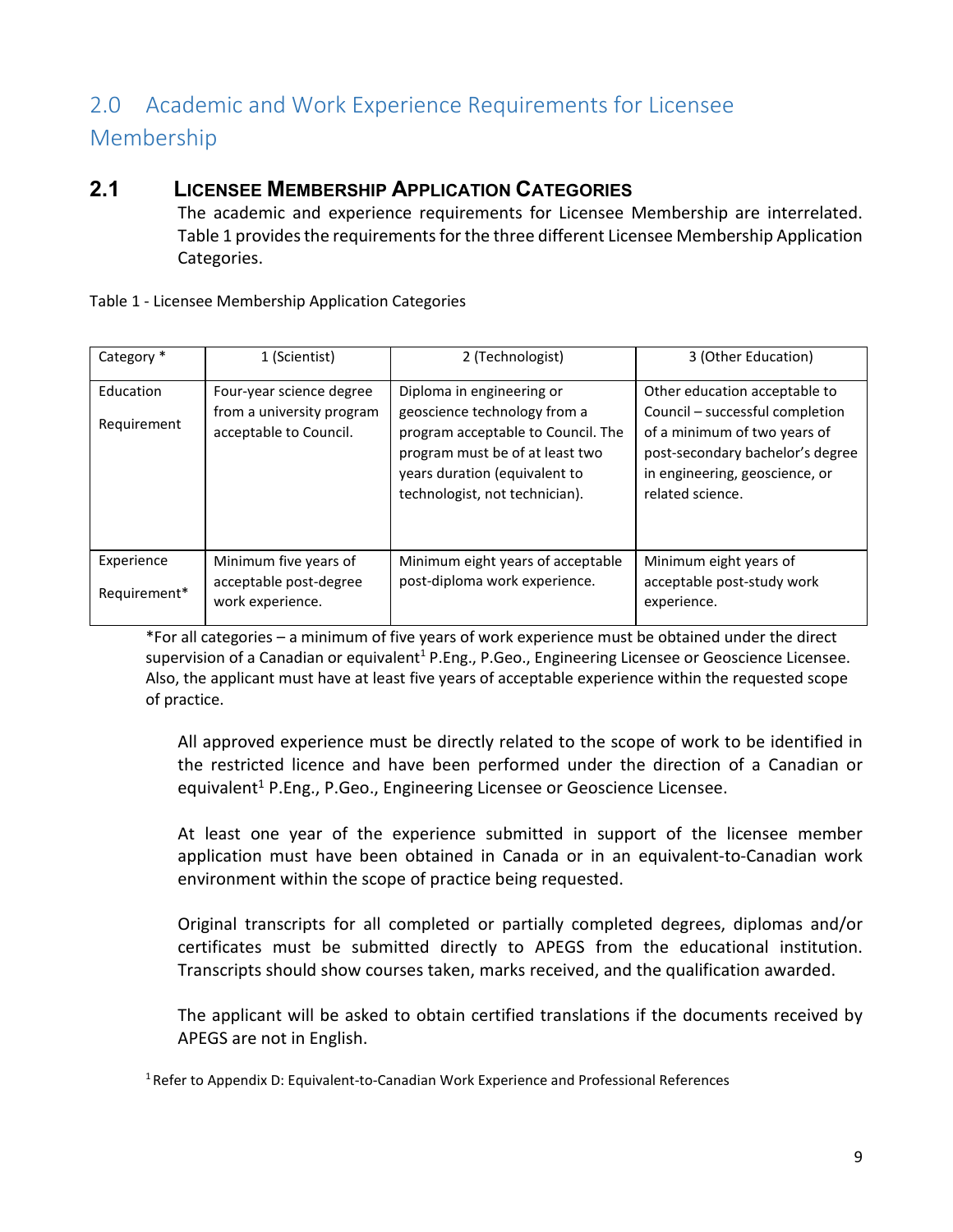# <span id="page-9-0"></span>3.0 Mobility of Restricted Licence in Canada

This category of licensure is not available in all jurisdictions at this time. Mobility for Restricted Licence holders registered in Canada is not covered under the Agreement of Internal Trade (AIT). However, APEGS Council has adopted a policy allowing for mobility of Engineering and Geoscience Licensees. Where the equivalent license exists, APEGS will process applications for Restricted Licences consistent with the spirit and intent of this agreement. If an applicant is registered (i.e. has met the academic and experience requirements), and is in good standing with their home association, APEGS will process the application as an inter-association mobility application, of the comparable category in other Associations.

<span id="page-9-1"></span>Regulatory Acts vary across Canada, therefore applicants should be aware that the application process will vary across the Constituent Associations/Ordre. APEGS will confirm the applicant's registration with another regulatory body and confirm that they are a member in good standing.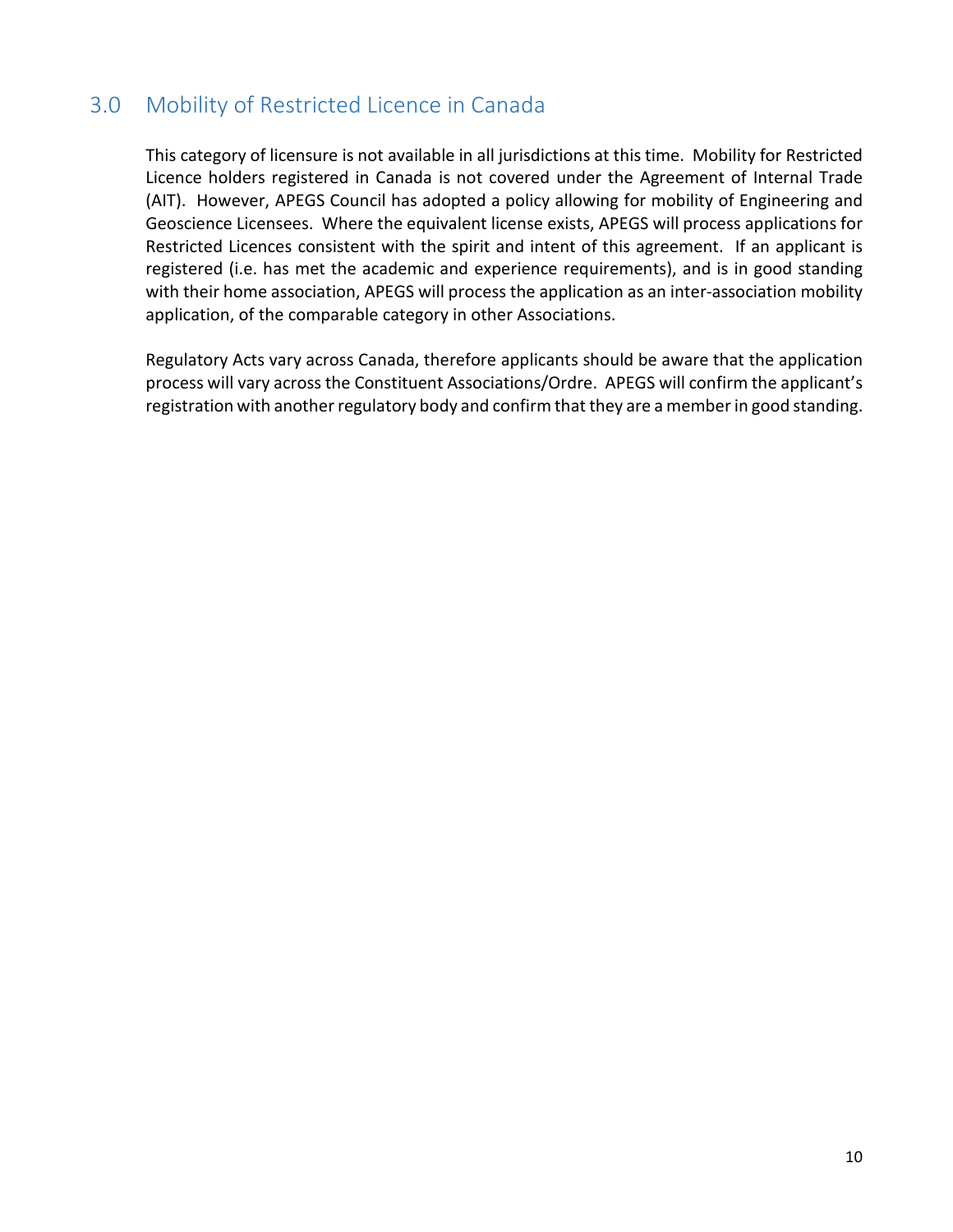# 4.0 Application Process and Checklist for Licensee Membership

# <span id="page-10-0"></span>**4.1 REQUIRED INFORMATION**

The following items must be completed and submitted to the APEGS office in order to apply as a licensee member:

- a) Application for Registration as a Licensee Member
- b) Application fee
- c) Original copies of transcripts from highest level of education completed, or partially completed, sent directly to APEGS from the educational institution
- d) English test result (if applicable, see English Competence Policy)
- e) Licensee Member Scope of Professional Practice Form
- f) Licensee Member Chronological Summary Form
	- a. Report(s) on Experience
- g) Proof of Identification Form

Do not submit the application to write the Professional Practice Exam until after you have been admitted to the probationary period.

Upon receipt / completion of all these items, APEGS sends out the reference forms directly to referees. Once all references are received, the application is reviewed by the Licensee Admissions Committee and the applicant is informed as to whether or not they have been admitted to the one-year probationary period and what term applies. You may submit the application form and payment prior to completing the remainder of the documents, allowing APEGS to contact references sooner.

### <span id="page-10-1"></span>**4.2 REFEREES**

An applicant must provide the names of four or more people to act as referees with firsthand (supervisory or in a review capacity) knowledge of the applicant's work. Names of referees are provided by the applicant on the application form. At least three of the referees must be Canadian or equivalent<sup>1</sup> P.Eng., P.Geo., Engineering Licensee or Geoscience Licensee.. At least one of the referees must be registered in Canada with exceptions shown in the Professional References Policy (Reg1.0). If experience outside Canada or the United States must be verified, additional referees may be required.

Referees will be called upon to verify the level and performance of the applicant's work in professional engineering or professional geoscience and to endorse the proposed scope of practice of the licence. The responses of referees to the questions posed on the reference form are critical to the success of the process. The sum of the responses provides the basis for judgement of those reviewing the application as to the ability of an applicant to function as a professional. Prior to nominating their referees, applicants are urged to contact them and to ensure their willingness to participate in the process. Referee reports are provided in confidence and will not be shared with applicants.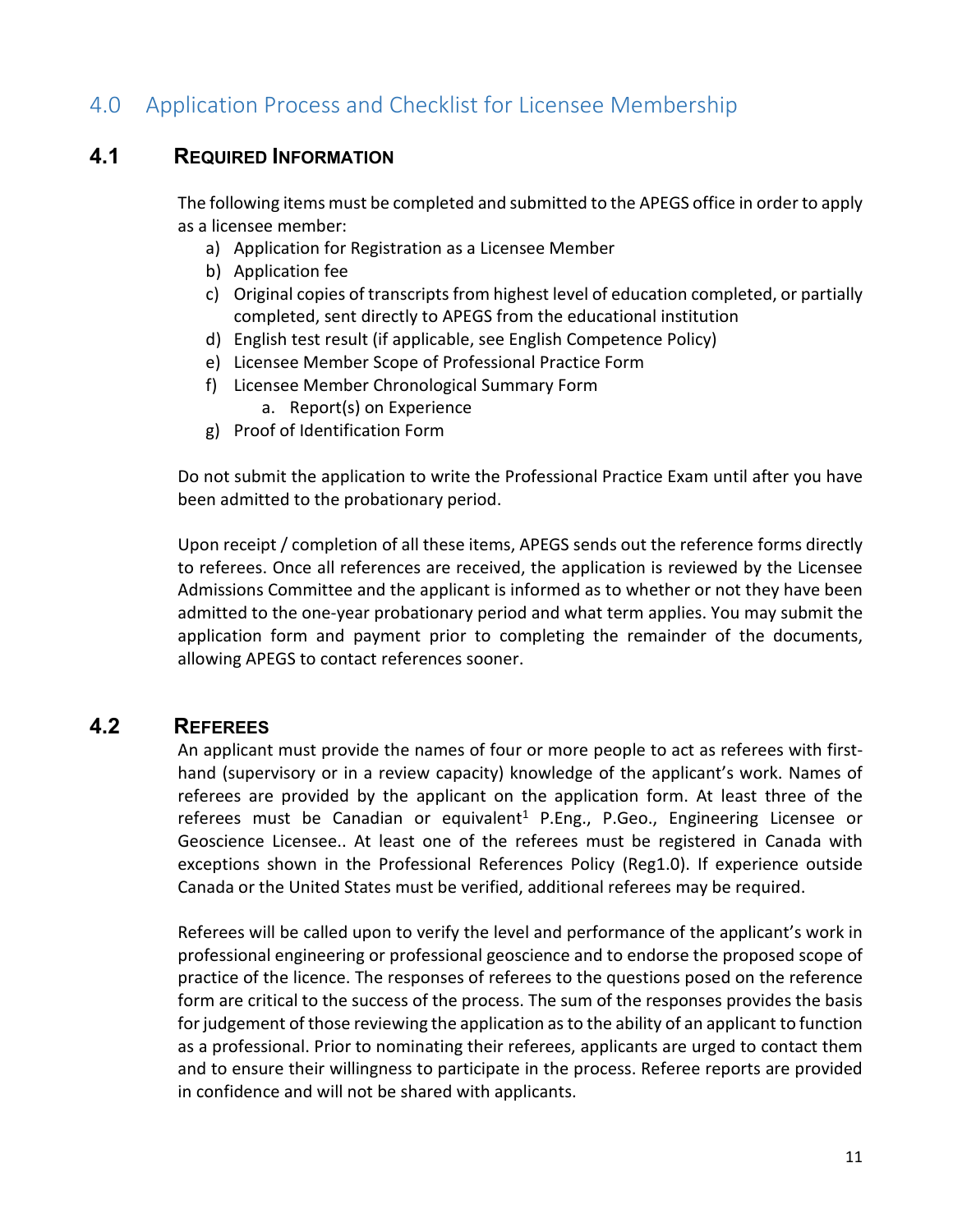1 Refer to Appendix D: Equivalent to Canadian Work Experience and Professional References

# <span id="page-11-0"></span>**4.3 WORK EXPERIENCE REPORTS**

Work experience is an essential element in determining whether an individual is qualified for professional licensing within the proposed scope of professional practice.

Acceptable engineering work experience must include (refer to Experience Guideline 2):

- the application of theory;
- practical experience;
- management;
- communication; and
- the social implications of engineering.

Acceptable geoscience work experience must include (refer to Experience Guideline 3):

- application of knowledge of geoscience principles and practices;
- management of geoscience;
- social implications of geoscience; and
- communication skills.

Assessment of the acceptability of the work experience is based on the extent to which the applicant's experience includes these areas.

The number of experience reports required depends on the application category as shown in section 2 of this guideline and the number of positions held by the applicant that are relevant to the application. Separate reports are required for separate jobs. Two work experience reports are also required during the one-year probationary period. Experience described in the experience report must be verified by the Professional Engineer or Professional Geoscientist who supervised the work.

**NOTE** – ensure that you use the form for reporting Engineering or Geoscience Licensee work experience NOT the ones for reporting Engineer-in-Training or Geoscientist-in-Training work experience.

### <span id="page-11-1"></span>**4.4 THE PROFESSIONAL INTERVIEW**

Applicants for Licensee Membership may, at the discretion of the Registrar, be required to undergo a personal interview, either at their place of work or other location designated by APEGS. Interviews may be held if the experience reports or re-submission of experience reports do not suffice in describing the work experience. During the interview, the practice of the applicant will be reviewed, and the applicant will be expected to demonstrate good familiarity with codes and regulations that are applicable to the practice in Saskatchewan. An applicant may be required to provide evidence, including drawings, designs, specifications, photographs, videotapes, and job files, to support the claimed experience.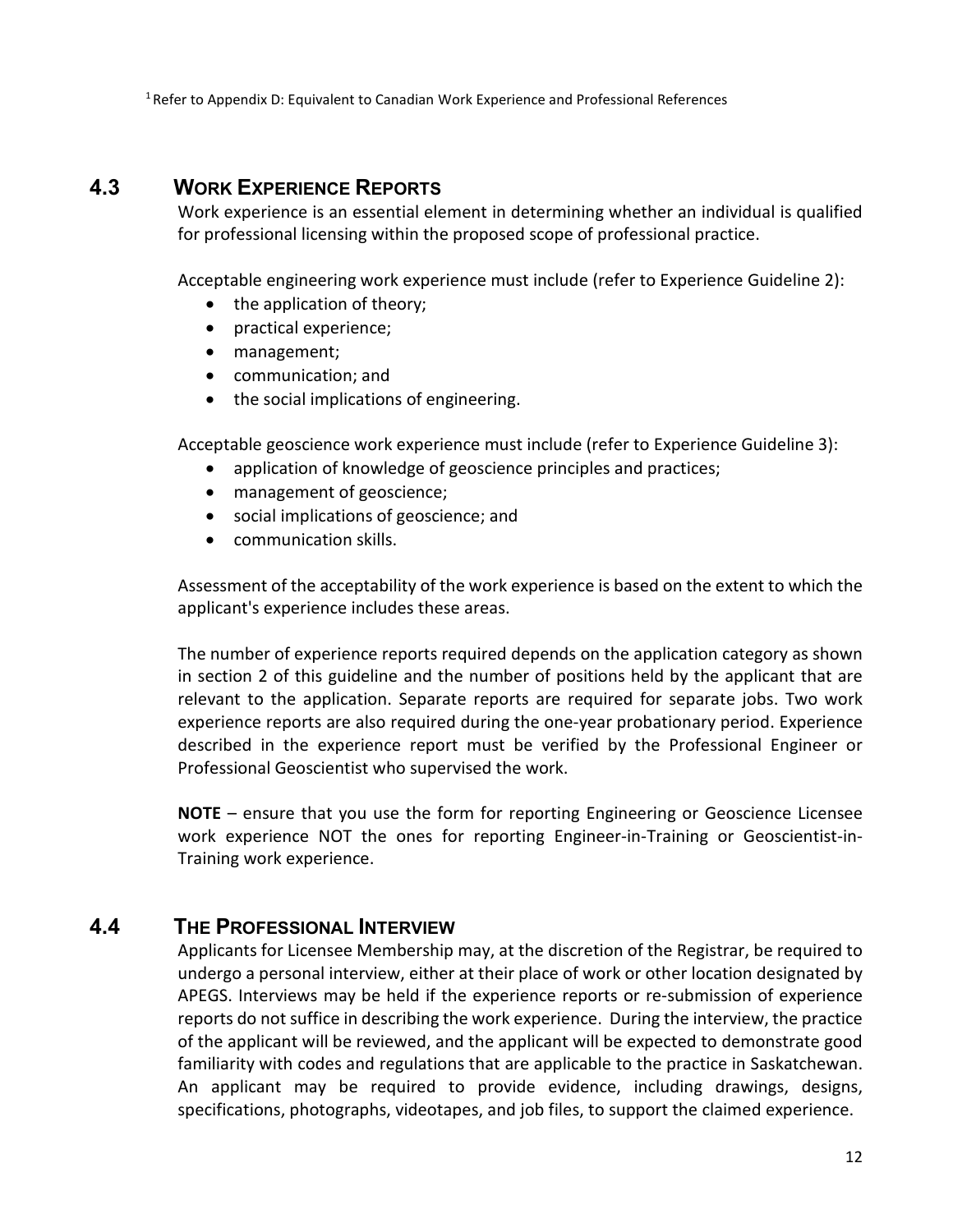# <span id="page-12-0"></span>**4.5 PROBATIONARY PERIOD**

Following a satisfactory review of an application for Licensee Membership, formal approval of the application will be withheld for a one-year probationary period, during which the applicant will be required to report regularly to APEGS on ongoing work experience. In addition, APEGS will reserve the right to monitor and investigate the applicant's practice during the probationary period by whatever means it deems appropriate, including interviews with the applicant, clients, superiors, and fellow workers, visits to the applicant's work site, and examination of drawings, designs, specifications, job files, and any other items considered relevant to the applicant's ability to function as a Licensee Member of APEGS. Two work experience reports are submitted during the probationary period, each six-months in length.

During the probation period, applicants are not entitled to use title, or assume professional responsibility for their work, until the Engineering Licensee or Geoscience Licensee approval is granted by the Registrar.

An applicant's probationary period may be backdated, at the discretion of the Registrar, upon recommendation of the Licensee Admissions Committee. If it is determined that the applicant's education and experience exceed the minimum required for their application category by at least one year, the probation period may be backdated appropriately and the requirement for additional work experience and reporting revised accordingly.

# <span id="page-12-1"></span>**4.6 THE LAW AND ETHICS SEMINAR AND THE PROFESSIONAL PRACTICE EXAMINATION**

<span id="page-12-2"></span>The applicant for Licensee Membership is encouraged to attend the APEGS Law and Ethics Seminar and is required to pass the Professional Practice Examination (PPE), after being admitted to the probation period. The PPE covers the Act and Bylaws, various aspects of engineering and geoscience law, and concepts of professional practice and ethics. The seminar and PPE are each offered twice per year. This step is undertaken any time after the applicant has been admitted to the probationary period. Inter-Association Mobility applicants may not be required to complete these steps if they have successfully completed the PPE in their home association.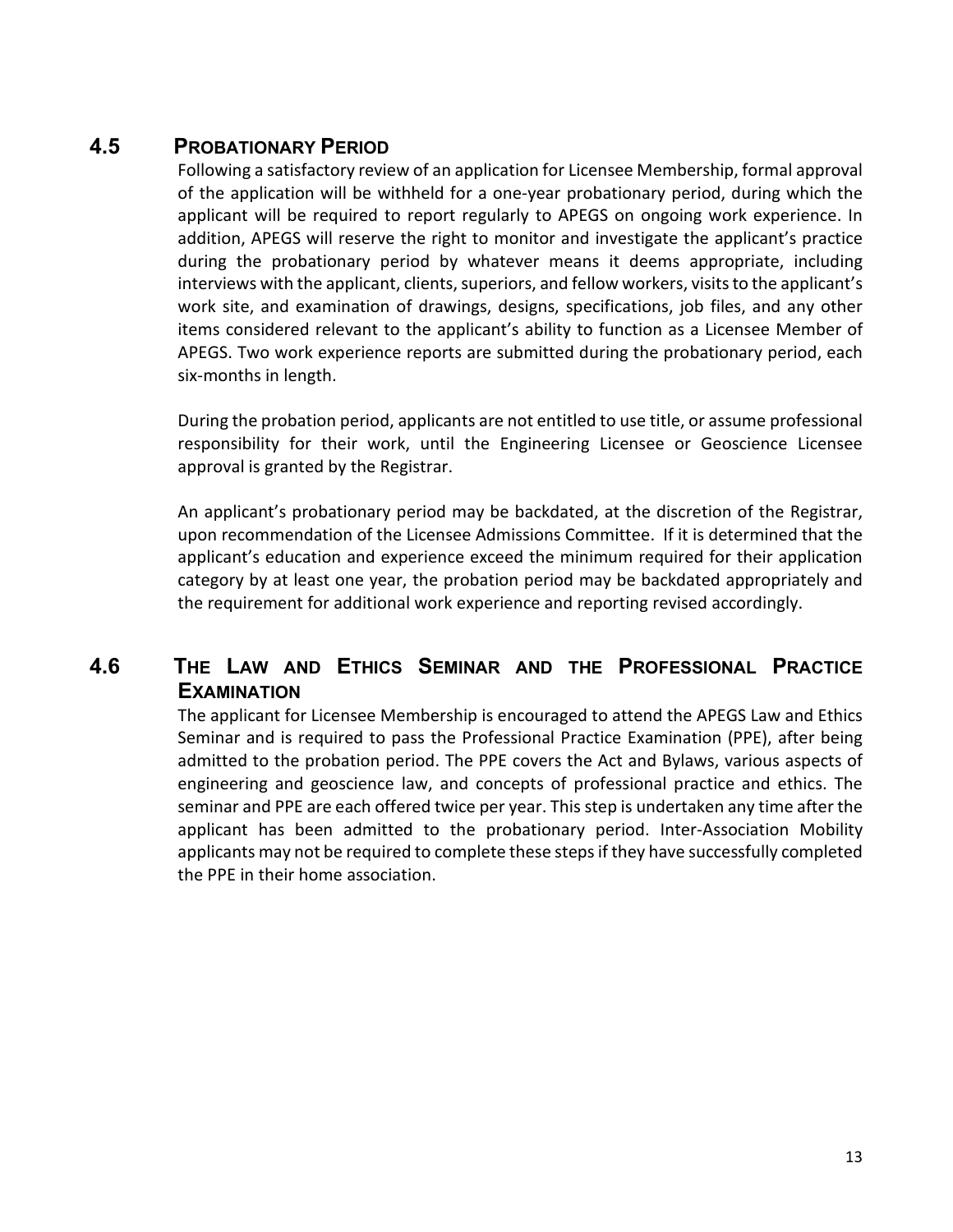# 5. Determining Scope of Practice

A restricted scope of practice must fall within the definition of professional engineering or professional geoscience as defined in section 2 of the Act.

The professional services which a Licensee Member may perform under a restricted licence are defined and described in terms of a specialized function, or an activity confined to a specific product or application. In order to write your scope of professional practice, refer to the Scope of Professional Practice Form and to the examples in Appendix A of this Guide.

The wording proposed for the scope of practice must be entered on the application form and must be endorsed by the Professional Engineer or Professional Geoscientist referees. Note that APEGS may revise the proposed scope of practice.

If an existing licensee wishes to modify the scope of his or her licence, a new application must be made, accompanied by all applicable fees.

<span id="page-13-0"></span>Appendices A to C of this guide contain examples of restricted scopes of practice and samples of engineering and geoscience disciplines and specialties.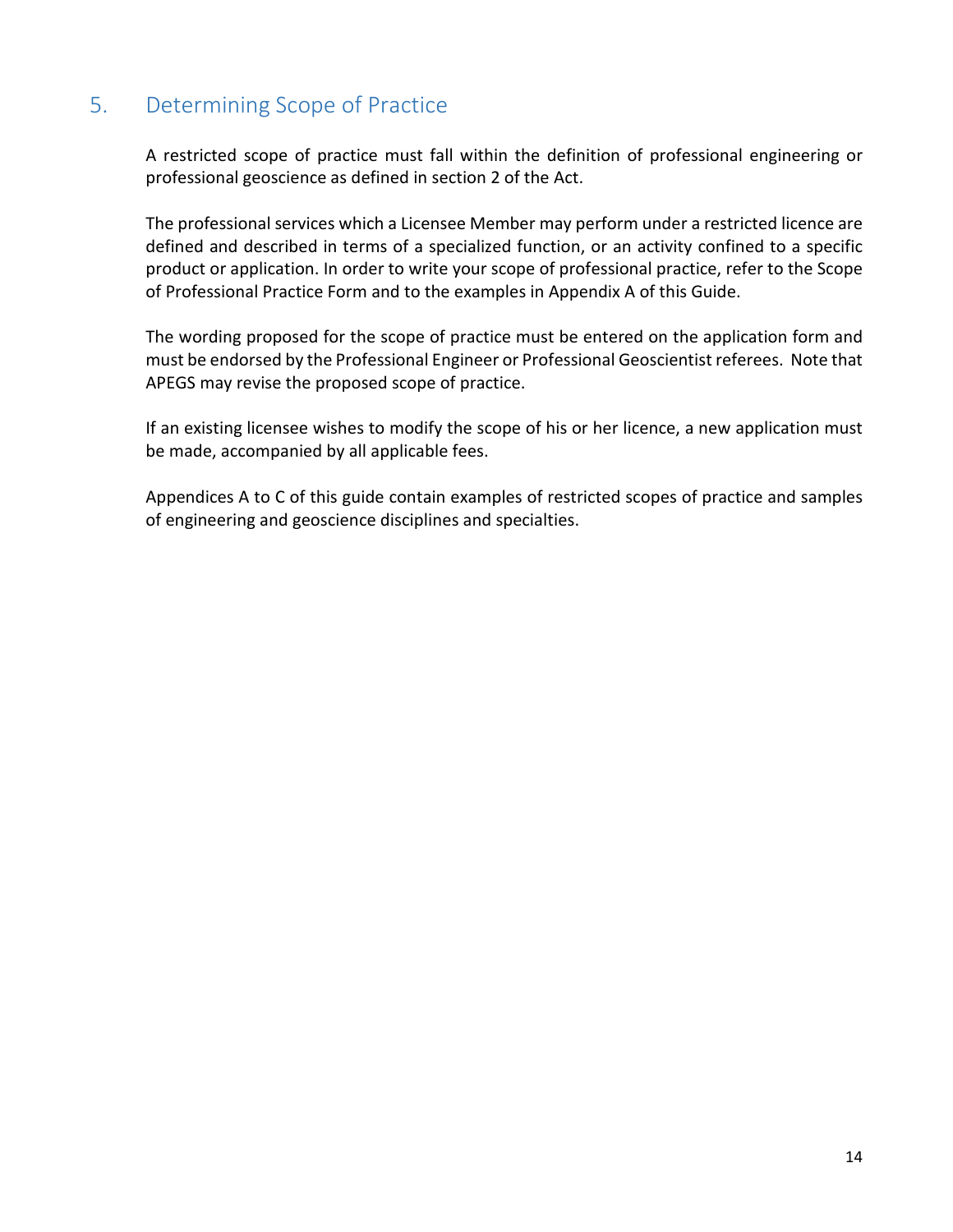# 6. Becoming a Professional Member

It is possible for a licensee member to become a professional member of APEGS. To do so, the academic and experience requirements for professional registration would have to be met.

The academic requirement would be met if an engineering licensee or geoscience licensee goes back to university to obtain a bachelor level university program of study in engineering or geoscience acceptable to Council. This would qualify them for registration as either an engineer-in-training or a geoscientist-in-training. An exception may be available on experience reporting toward registration as a professional engineer or professional geoscientist, depending on the following<sup>1</sup>:

- if the Licensee's experience is within the discipline of the bachelor achieved, then they receive full credit toward professional registration for the experience gained while a Licensee. In some cases, that could result in an applicant immediately fulfilling their minimum four year experience requirements for registration as a professional member; OR
- if the Licensee's experience is not within the discipline of the bachelor achieved, then they would be processed as a new graduate. Parts of the experience may be eligible for review, but assessed at the time of submission.

Licensees who passed the Professional Practice Exam anywhere in Canada in the past do not have to write the exam again should they apply for P.Eng. or P.Geo.

<span id="page-14-0"></span>Once four years of experience credit toward professional registration is granted and the Professional Practice Exam is passed, then the Licensee would apply as a professional engineer or professional geoscientist and provide three professional references on the Professional Member application. The application type "Professional Member from APEGS Member-in-Training" would be used.

<span id="page-14-1"></span> $1$  Pre-Licensee work experience is assessed in the same manner as pre-grad / technologist work experience for membersin-training (i.e., a maximum of 12 months that had to be supervised by a professional member).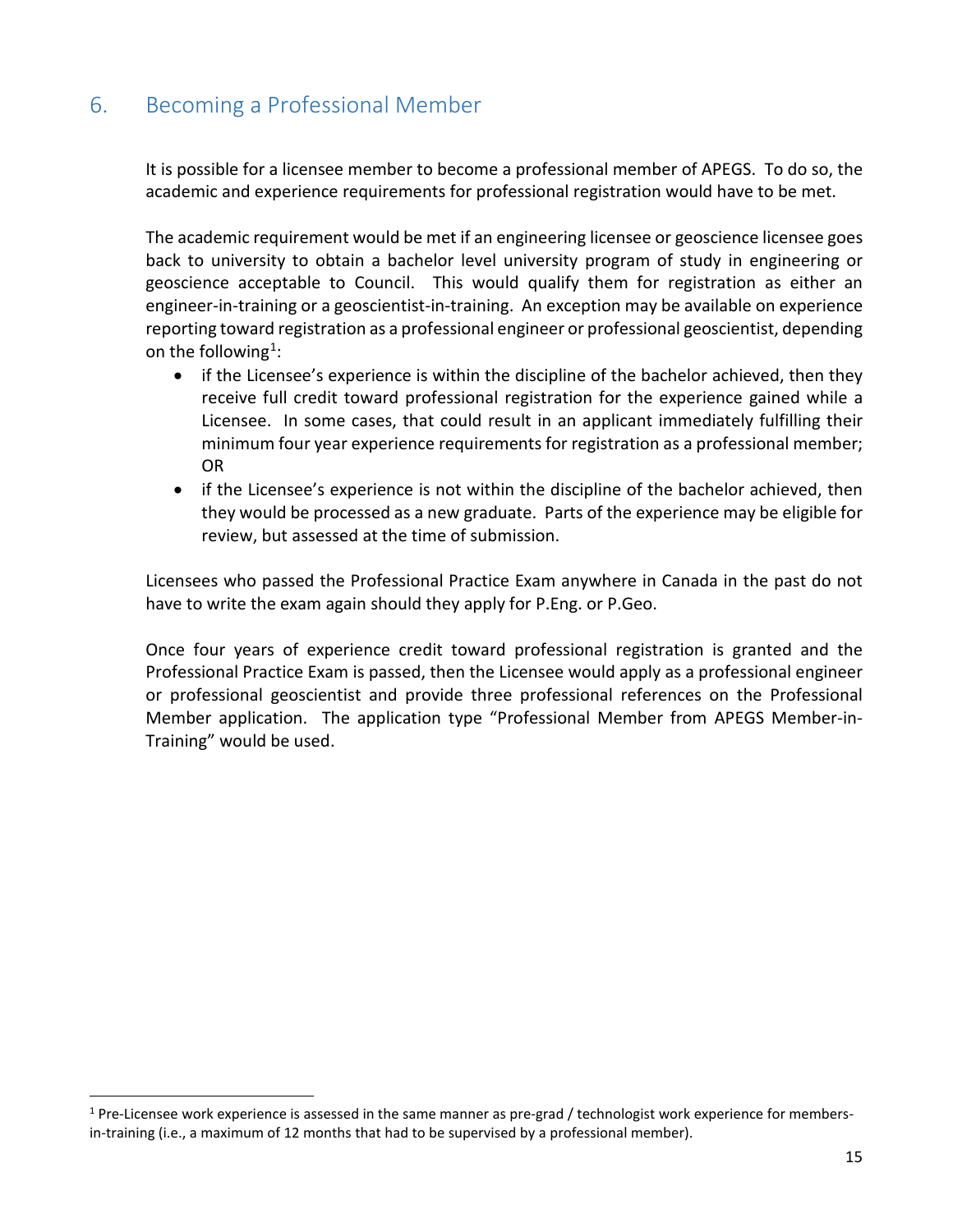# 7. Fees

Fees for the following are set in the Administrative Bylaws of the Association and are found on the APEGS website):

- application fee for Licensee Membership. Note that this fee is non-refundable and must accompany the Application for Registration as a Licensee Member.
- The fee to attend the Law and Ethics Seminar and write the Professional Practice Examination. This fee is due and payable with the application to attend the seminar and sit the exam.
- Annual membership fee and the annual licence fee. Both fees are prorated in the first year according to the month in which Licensee Member status is approved.
- Application Fee for the Certificate of Authorization.
- The annual fee for Certificate of Authorization.

There is no fee for Notice of Intent to Consult or subsequent Permission to Consult.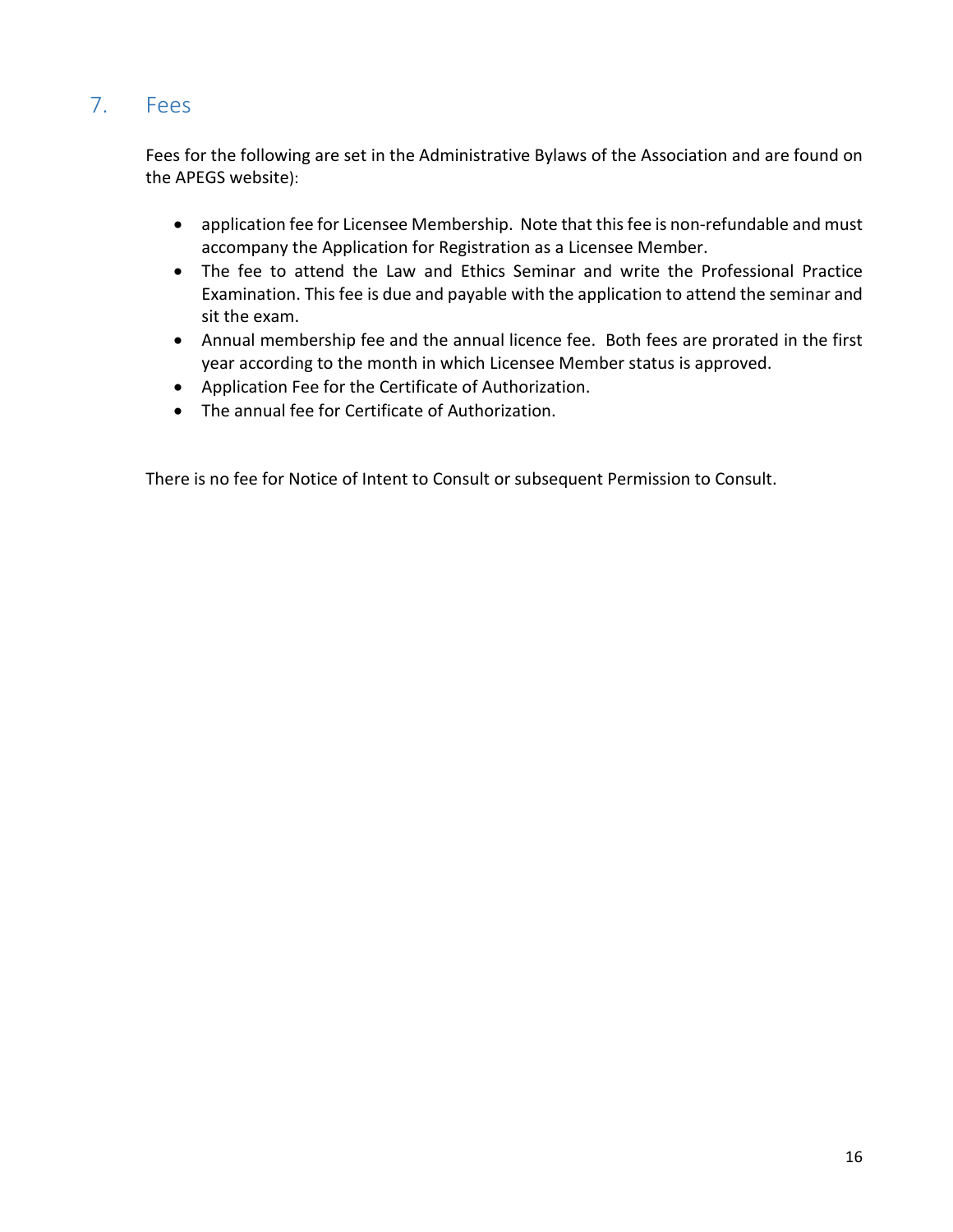# **Appendix A**

### **Examples of Restricted Scopes of Practice - Engineering**

- Chemical Engineering, process design: well site facilities.
- Civil Engineering: municipal water supply distribution and treatment facilities.
- Civil Engineering: municipal sanitary sewage collection and treatment facilities.
- Civil Engineering: geotechnical, terrain and terrain stability mapping plus on-site terrain and terrain stability assessments.
- Civil Engineering: structural design of precast pre-stressed concrete products.
- Civil Engineering: structural component design for buildings of one to three storeys for industrial use.
- Civil Engineering: foundation design and inspection of residential buildings.
- Electrical Engineering: control and instrumentation systems for natural gas transportation and natural gas processing plants.
- Electrical Engineering: solid state induction motor starters.
- Electrical Engineering: Teaching and Research.
- Engineering Physics: Teaching and Research.
- Environmental Engineering: Phase I and II environmental site assessments; contaminated site remediation.
- Mechanical Engineering: petroleum distribution facilities and service stations (excluding refining process).
- Mechanical Engineering: HVAC, plumbing, fire protection, and energy management systems for oneto-three story industrial buildings.
- Mechanical Engineering: machine design and finite element analysis for agricultural products.
- Mechanical Engineering, stress analysis: stress and vibration testing analyses on machine components.
- Metallurgical Engineering: corrosion mitigation; pressure equipment, piping and associated components for petrochemical and oil and gas facilities.
- Mine Engineering: materials handling and pumping/piping systems for potash mines.
- Petroleum Engineering: oil and gas reservoirs, reserves, production rates and economic values.
- Petroleum Engineering: oil and gas well drilling, completion, work-over and abandonment.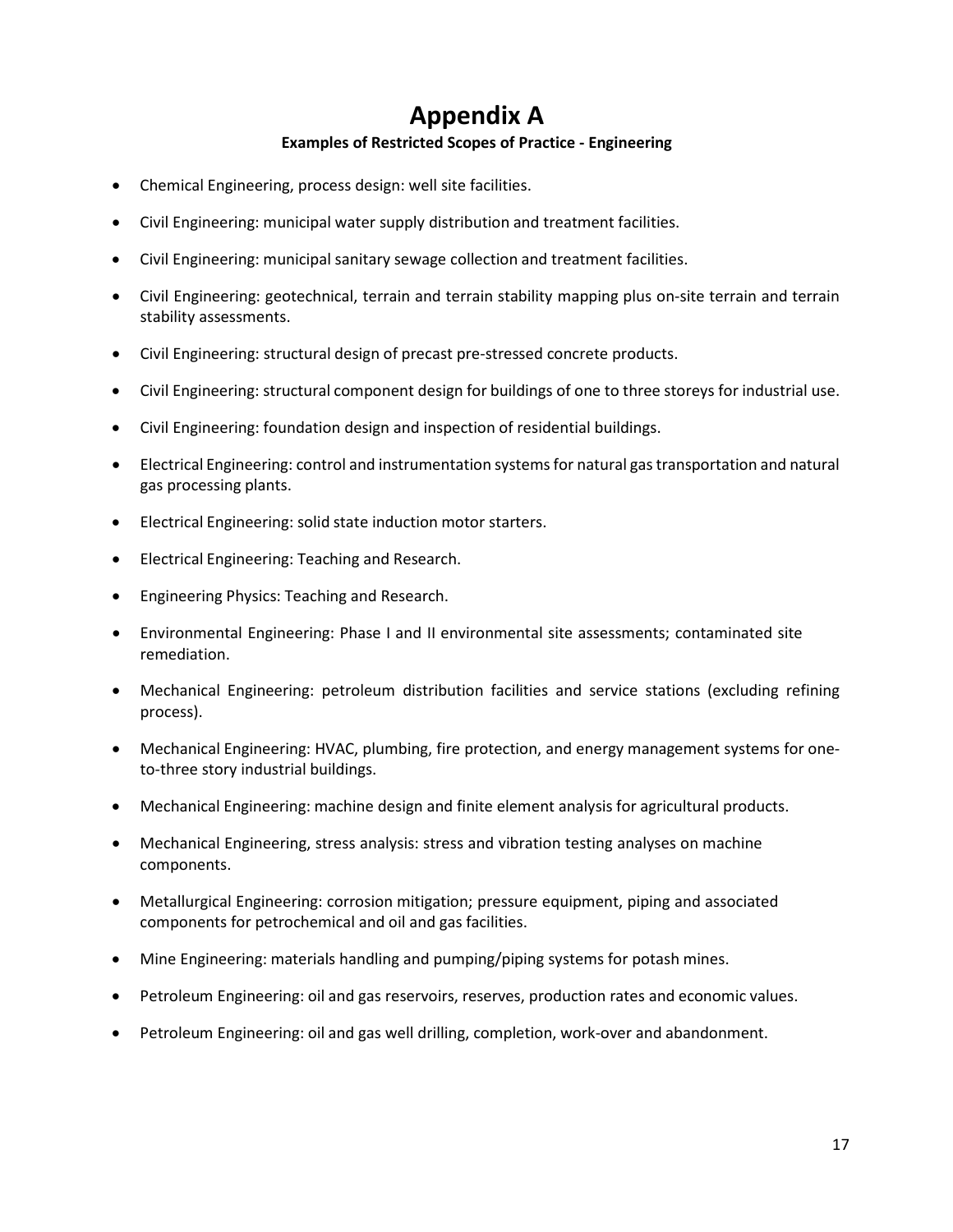• Management: Engineering management, business development, project management, risk management, contract management, project proposals, engineering economics, internal/external stakeholder relations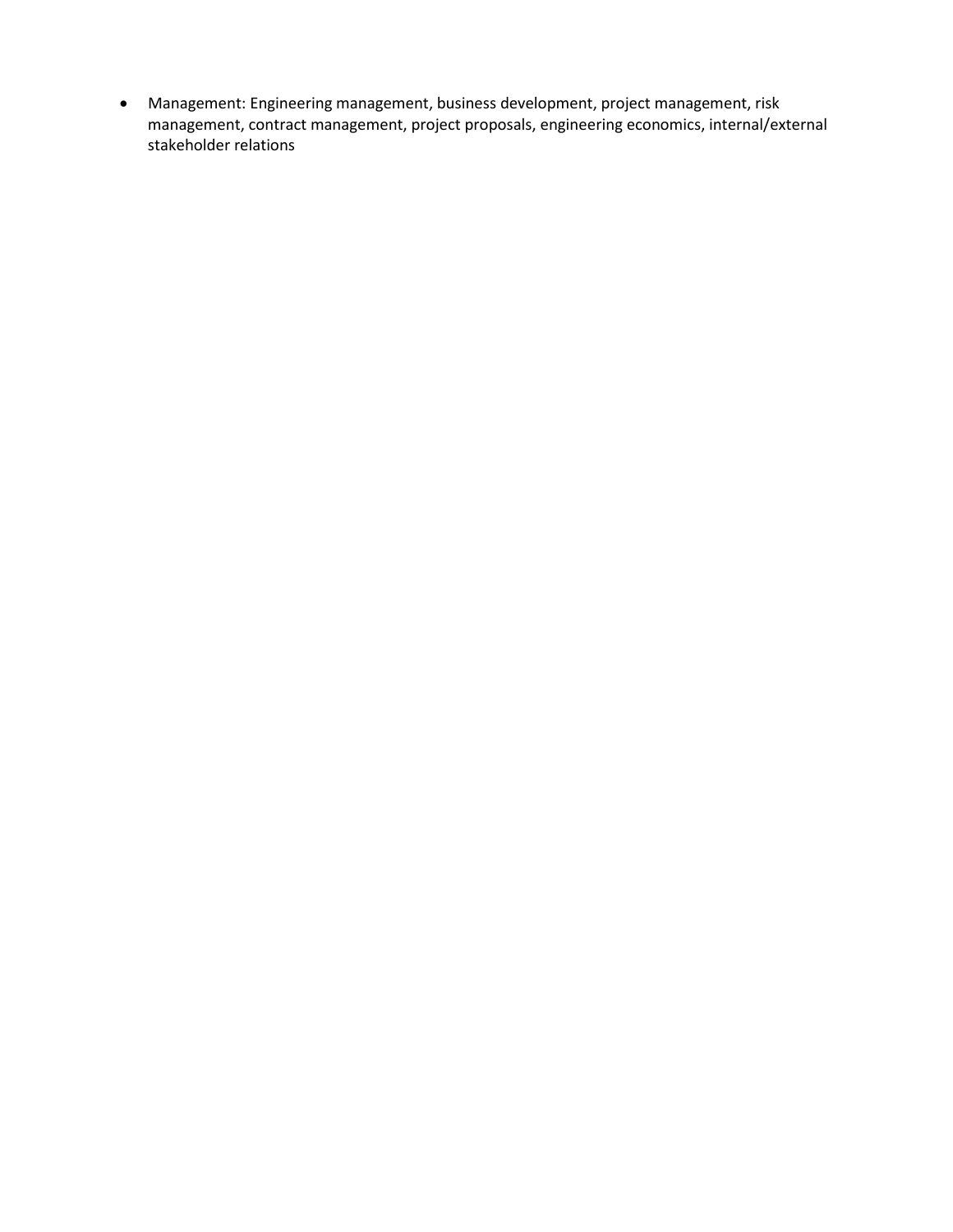#### **Examples of Scopes of Practice - Geoscience**

- Environmental Geoscience: hydrology, soil and remediation
- Environmental Geoscience: groundwater modeling, supply and dewatering
- Environmental Geoscience: site assessment and remediation
- Geochemistry: exploration and quality assurance for gold, uranium, diamond and nickel
- Geology: geological surveys and doing ore reserve estimations for base/precious metals.
- Geology: mineral exploration and development for uranium.
- Geology: mineral exploration, data interpretation and mapping
- Geology: wellsite geology
- Geology: hydrogeology and groundwater development
- Geology: soil geochemistry
- Geology: petroleum well site analysis and supervision
- Geology: mineral exploration, economics, mapping
- Geological Engineering: drilling and well placement for oil and gas
- Geophysics: resource and environmental exploration
- Geophysics: seismic and log interpretation
- Geophysics: mineral exploration
- Geoscience: Hydrogeology, groundwater assessments and regulatory compliance
- Geoscience: oil and gas exploration and development
- Petroleum Geology: exploration, development and reporting on oil and gas reserves
- Management: Geoscience management, business development, project management, risk management, contract management, project proposals, geoscience economics, internal/ external stakeholder relations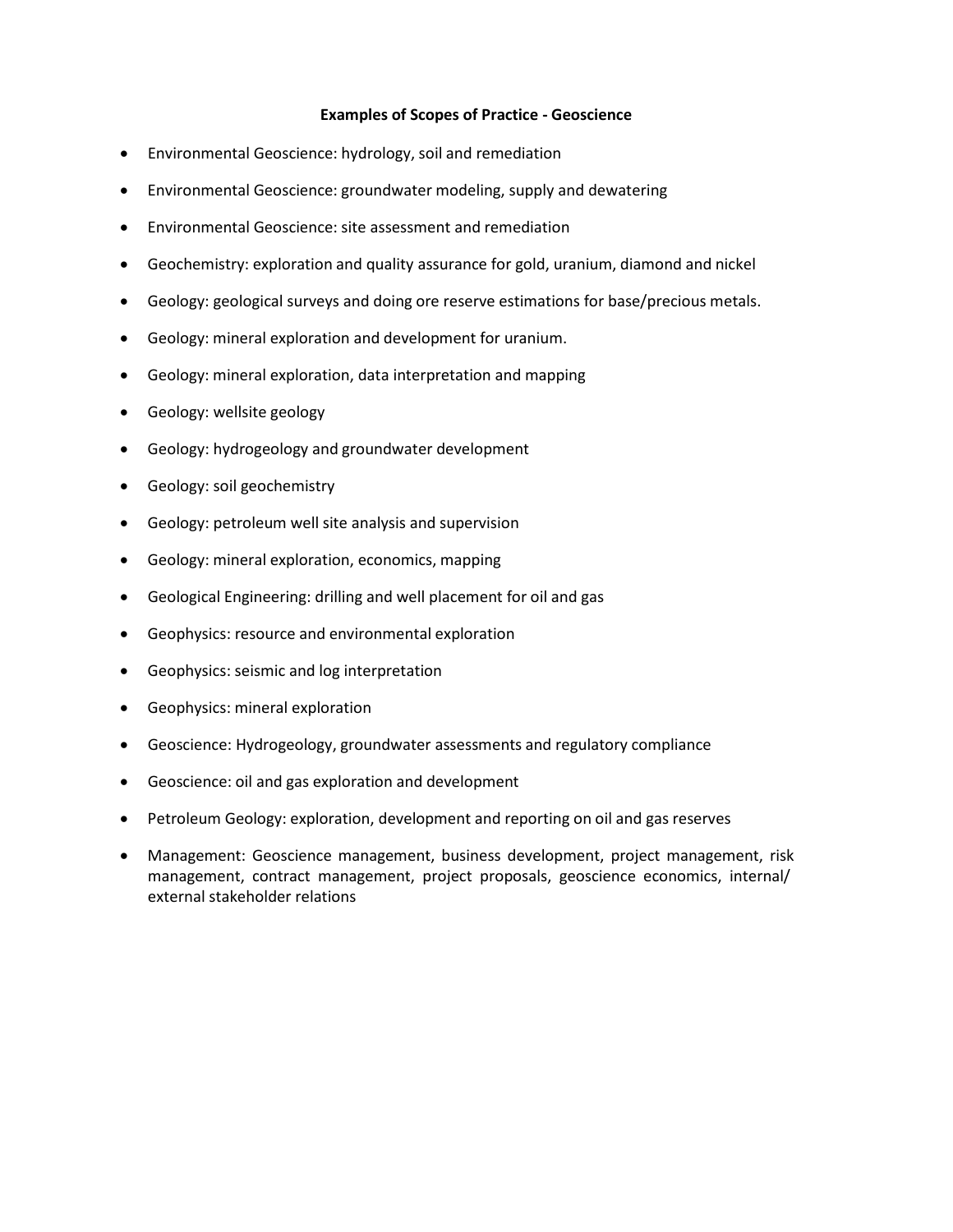# **Appendix B**

### **Partial List of Engineering Disciplines and Specialties**

### **Acoustical Engineering**

General Noise management & control

### **Aerospace Engineering**

Aerodynamic/flight test engineering Avionics Mechanical systems Propulsion Space systems **Structures** 

### **Agricultural/Bioresource Engineering**

Hydraulics/Hydrology Soils/Soil Mechanics Machinery (Agriculture) Irrigation & Drainage Crop/Food Processing Biotechnology & pharmaceuticals Fisheries/Aquaculture Forestry

#### **Biomedical Engineering**

### **Broadcast Engineering**

### **Chemical Engineering**

Advanced materials & polymers Chemical/biochemical Corrosion Engineering Fuel Cell Engineering Process design or control System integration

### **Civil Engineering**

**Construction** Geotechnical Hydrotechnical Ice Engineering Materials Municipal/urban **Structural** Survey Transportation

### **Computer Engineering**

Hardware design/architecture Information systems/data processing Software design System integration

#### **Electrical & Electronics Engineering**

Control systems Electrical **Electronics** Power generation/ transmission/distribution

### **Engineering Physics**

### **Environmental Engineering** Environmental Impact Analysis Contaminant analysis / earth materials Contaminant analysis / groundwater Contaminant Remediation Risk Assessment

### **Fire Protection Engineering**

### **Forensic Engineering**

### **Geological Engineering** Geochemistry Geology

**Geophysics** Geotechnical Hydrogeology Mining/rock mechanics

### **Geomatics**

### **Instrumentation Engineering**

### **Manufacturing/Industrial Engineering** Industrial Manufacturing processes Production systems Quality assurance, quality control, & safety

### **Mechanical Engineering**

Controls/robotics Heating, ventilation & air conditioning Materials handling Mechanical systems Solid mechanics/materials/ stress analysis Thermodynamics/fluids

### **Metallurgical & Materials**

**Engineering** Ceramic Engineering **Materials** Metallurgy Mineral Processing

### **Mining Engineering**

Exploration Mineral processing Mining

#### **Nuclear Engineering**

**Petroleum Engineering** Drilling Exploitation Exploration Facilities **Operations** Petroleum Economics Pipeline design & construction Process & design Production Refinery Reservoir Well testing & analysis

### **Structural Engineering**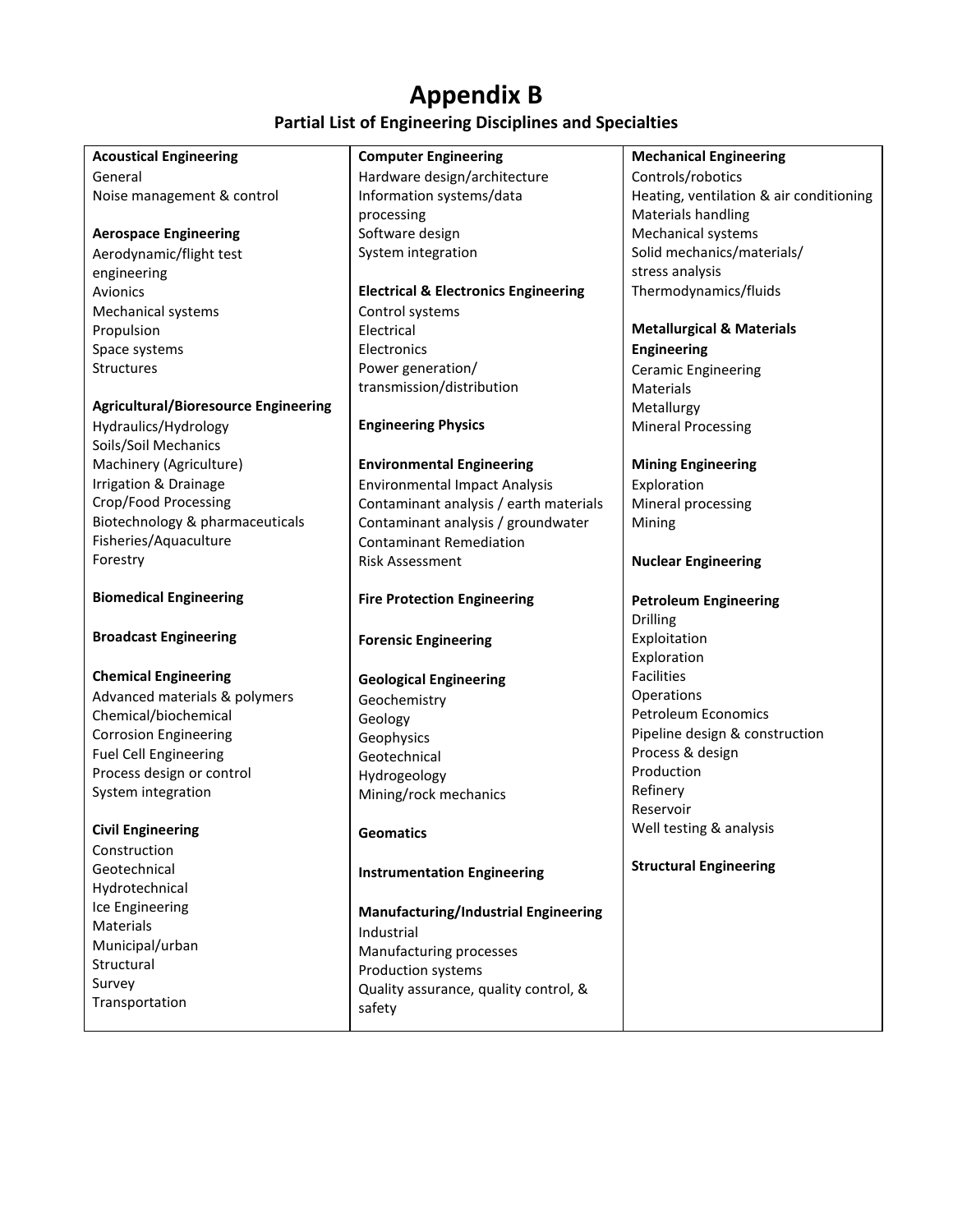# **Appendix C**

# **Partial List of Geoscience Disciplines and Specialties**

| <b>Environmental Geoscience</b> | Geology                | <b>Geophysics</b>             |
|---------------------------------|------------------------|-------------------------------|
| Environmental impact analysis   | Economic geology       | Environmental geophysics      |
| Contaminant analysis / earth    | Engineering geology    | <b>Exploration geophysics</b> |
| materials                       | Environmental geology  | Geodesy                       |
| Contaminant analysis /          | General geology        | Geomagnetism &                |
| groundwater                     | Geochemistry           | Paleomagnetism                |
|                                 | Geomorphology          | Gravity                       |
|                                 | Glacial geology        | Heat flow                     |
|                                 | Hydrology              | Marine geophysics             |
|                                 | Igneous petrology      | Mining                        |
|                                 | Land use/urban geology | Petroleum geophysics          |
|                                 | Marine geology         | Petrophysics                  |
|                                 | Metamorphic petrology  | Remote sensing                |
|                                 | Mineral geology        | Seismology                    |
|                                 | Paleontology           |                               |
|                                 | Petroleum geology      |                               |
|                                 | Sedimentary petrology  |                               |
|                                 | Sedimentology          |                               |
|                                 | Soil sciences          |                               |
|                                 | Stratigraphy           |                               |
|                                 | Structural geology     |                               |
|                                 | <b>Tectonics</b>       |                               |
|                                 | Well site geology      |                               |